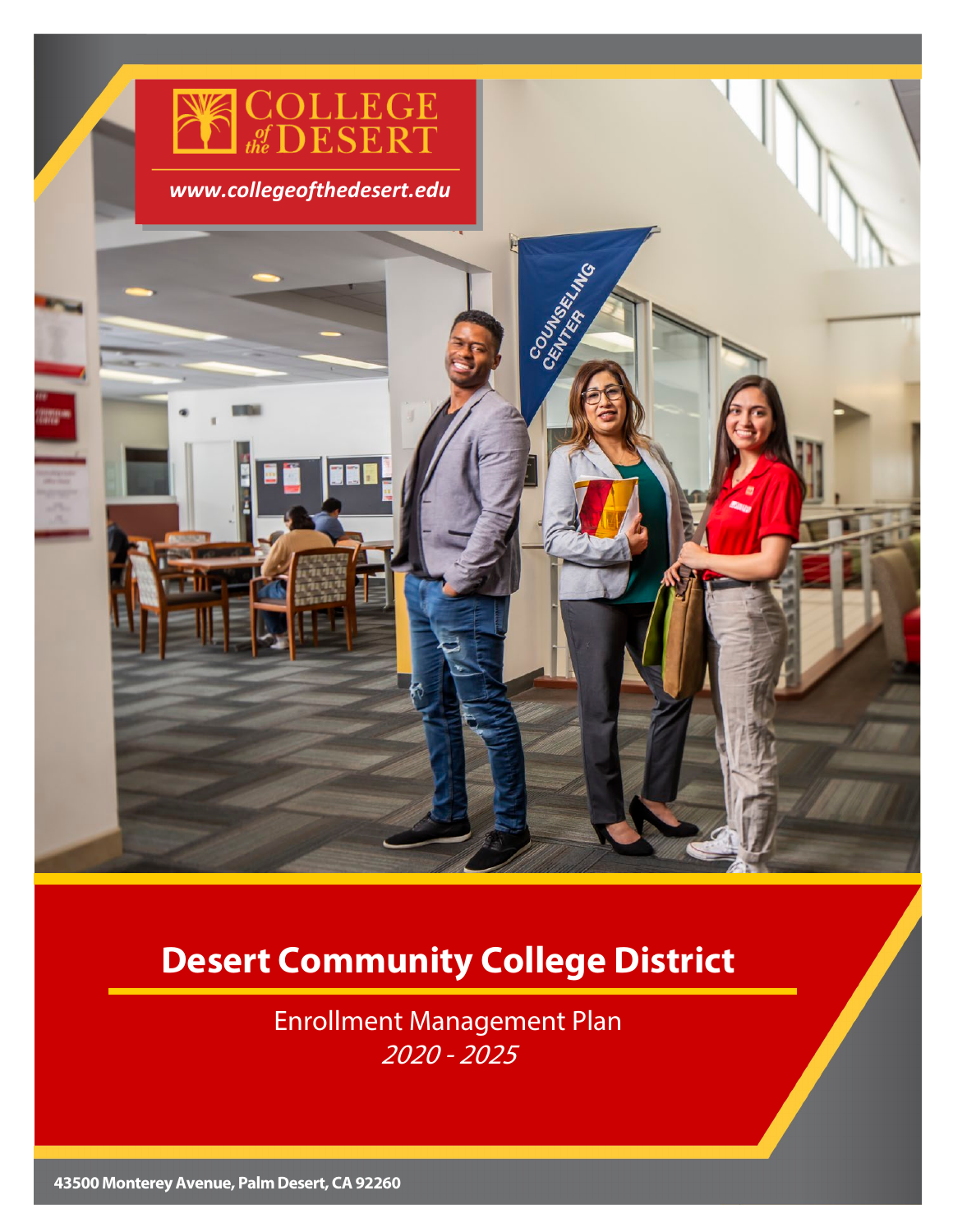# **FINAL ENROLLMENT MANAGEMENT PLAN COLLEGE OF THE DESERT**

**05/13/20--Due to the uncertainty of the impacts due to COVID-19, this document is subject to change.**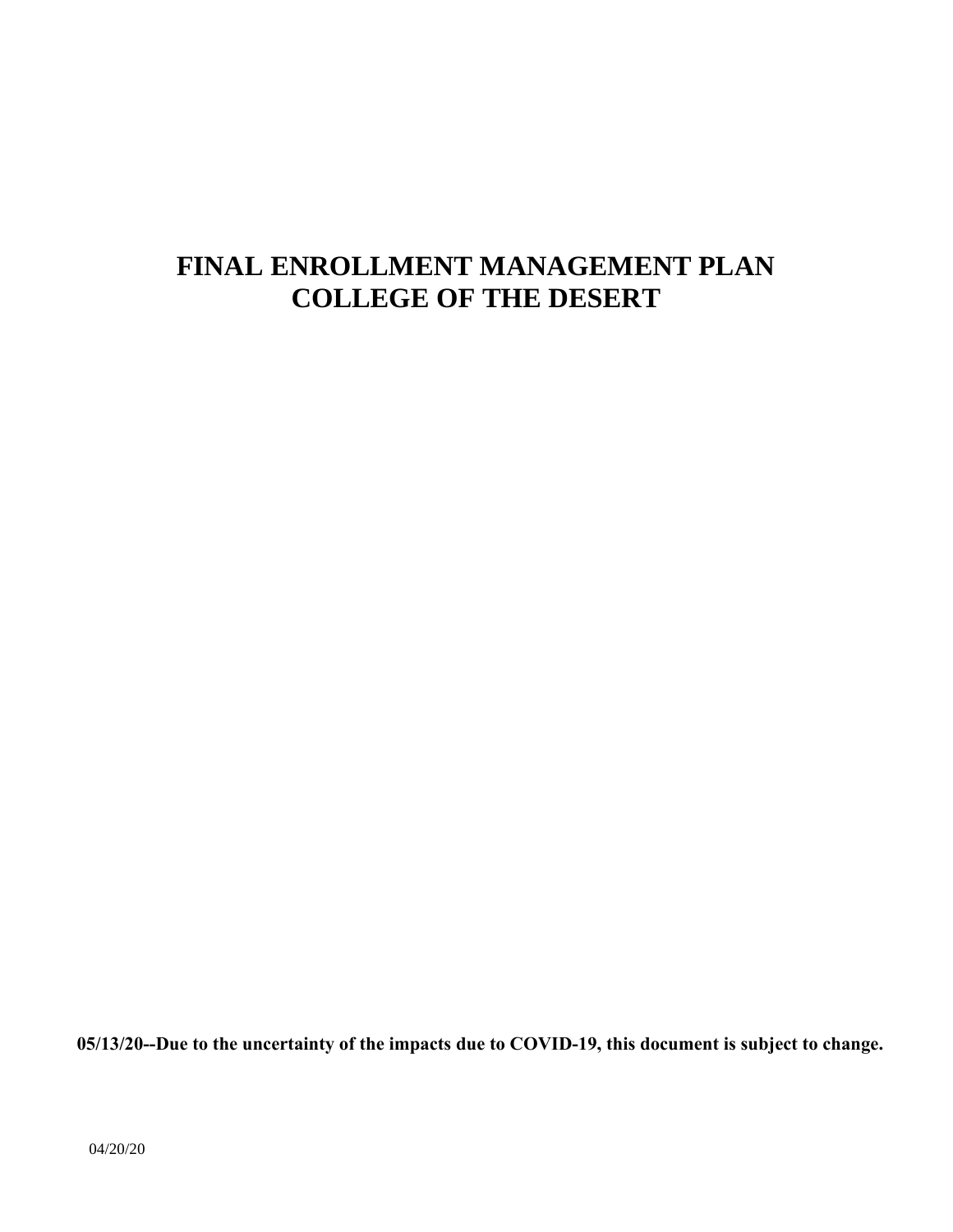# **TABLE OF CONTENTS**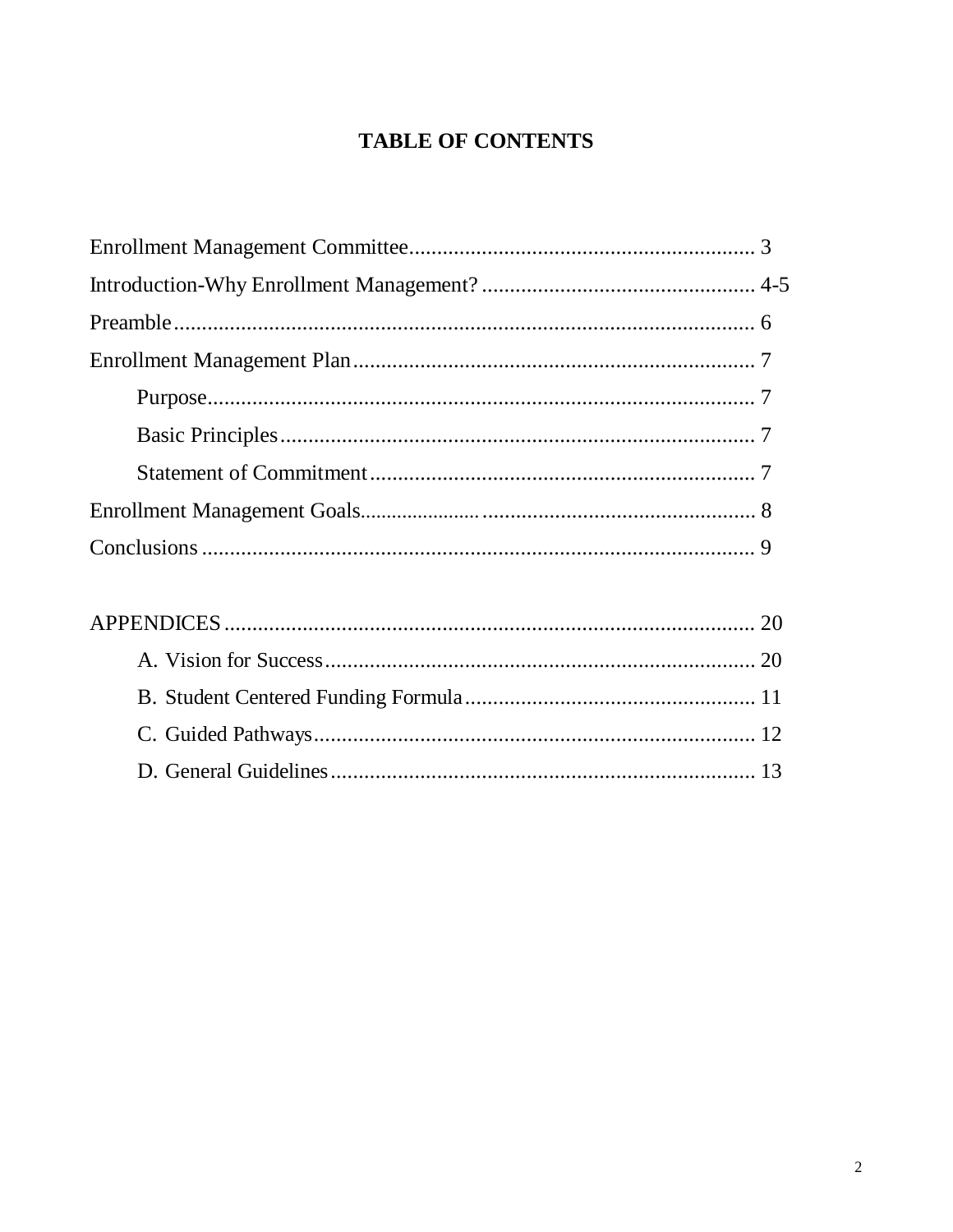### **ENROLLMENT MANAGEMENT COMMITTEE:**

### **TRI-CHAIRS:**

Annebelle Nery, Vice President of Instruction Jeff Baker, Vice President of Student Services Kim Dozier, Faculty Senate President

#### **ADMINISTRATORS:**

Joel L. Kinnamon, Superintendent/President John Ramont, Vice President of Administrative Services Amanda Philips, Dean of Counseling Services Courtney Doussett, Interim Dean, School of Health Sciences and Education Dean Papas, Dean, School of Communication and Humanities John Benoit, Dean, School of Applied Sciences and Business Oscar Espinoza-Parra, Dean of Enrollment Services Sara Butler, Interim Dean, School of Social Sciences and Arts Steve Holman, Dean, School of Math and Science Curt Luttrell, Director of Admissions and Records Daniel Martinez, Director of Institutional Research Jessica Enders, Director of Education Centers

#### **FACULTY:**

Amy Glover, Biology, Instructor Angel Meraz, Counselor David George, Business, Professor Jacob Azer, Accounting, Adjunct Faculty Michael Gladych, Radio/TV, Adjunct Vida Rossi Dean, English, Associate Professor Wendy Sanders, Early Childhood Education, Professor

#### **CLASSIFIED:**

Liliana Casas, Outreach Specialist Mark Demry, Administrative Assistant Roz Weissmann, Scheduler

 **STUDENT:** ASCOD Representative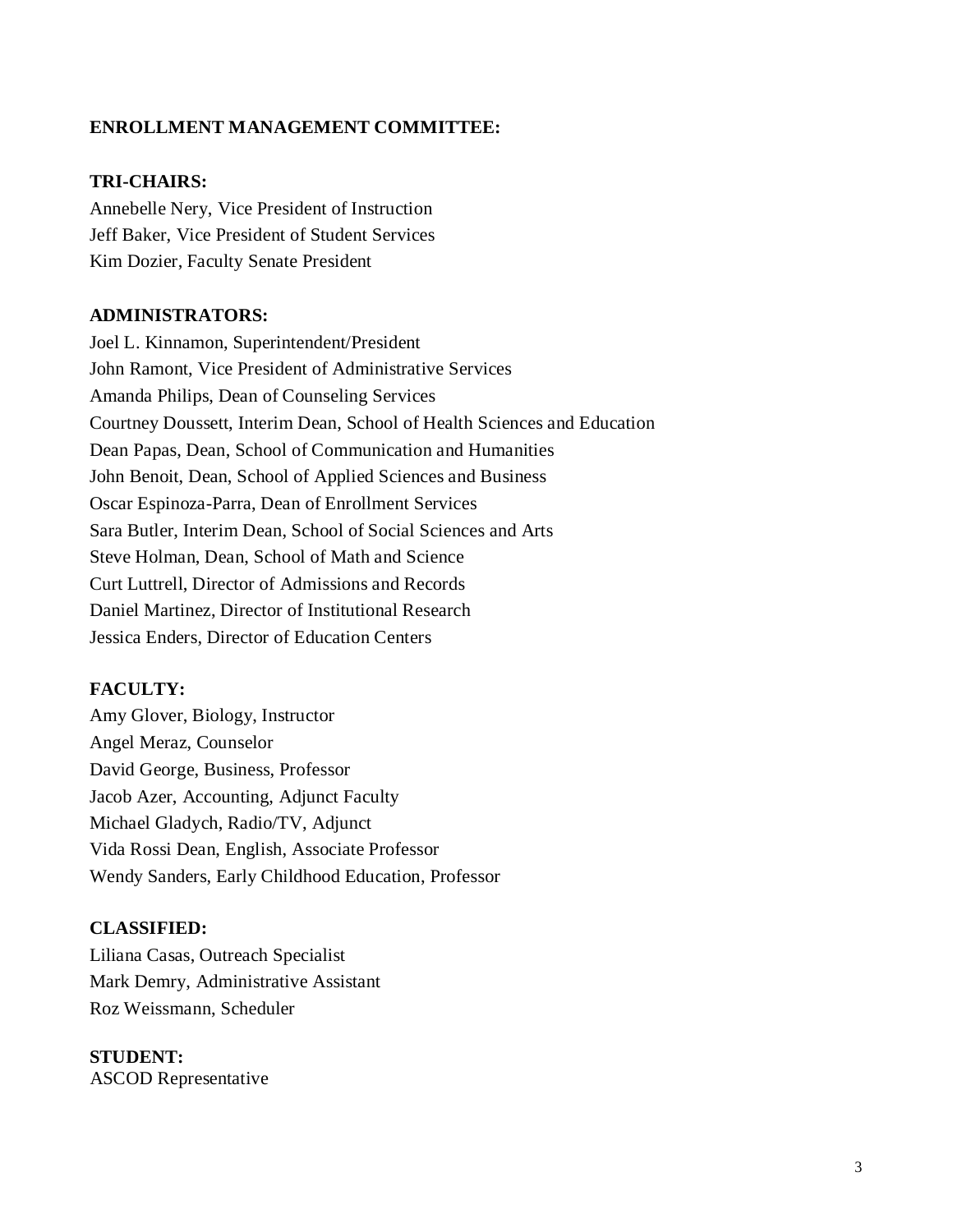### **INTRODUCTION**

#### **Why Enrollment Management?**

Enrollment management is a term used to describe many aspects of community college planning. Depending on the discussion, enrollment management can include any or all of the following:

- marketing programs, particularly new programs and programs with low enrollment, and recruiting students
- managing intake functions of admissions and registration
- managing policies that promote **student success**, particularly retention and persistence, and **completion**
- tracking student data for the purpose of creating more productive schedules, focusing on class fill rates
- scheduling classes in order to meet specific enrollment targets within fiscal parameters

At the heart of all enrollment management challenges is the inherent tension between the college's core value of student access and the harsh reality of fluctuating economic constraints. At what point does the quality of programs for current students become affected in order to meet the incurring demands of students trying to enter the college? At what point does the college shift resources from established programs and services to initiate new and additional programs that are needed by the community?

**The Role of Academic Senate in Enrollment Management; A Position Paper Developed by the Education Policies Committee** (published by the Academic Senate of the California Community Colleges) Hoke Simpson, Chair; and, Janis Perry, Chair, Fall 1999, provides an excellent definition of enrollment management. *Enrollment management is a process by which students enrolled and class sections offered are coordinated to achieve maximum access and success for students. All enrollment management decisions must be made in the context of the local college mission and Enrollment Management Plan in addition to fiscal and physical considerations.*

**When a college experiences a decline in enrollment and it is not able to meet its FTEs growth cap and struggles to make its base apportionment FTEs, then its fiscal stability becomes adversely affected.** A focus of its enrollment management plan needs to be on scheduling to meet specific enrollment targets, knowing full well that hitting these targets depends on close collaboration between scheduling, marketing, admissions, tracking, and student success efforts. Integral to this effort is the setting of consistent annual and term (semester and summer) college, school, and department FTES goals.

The overall enrollment management goal should be to have an **integrated system** that maximizes student access **and** student success; creates fiscal stability; and allowsthe college to anticipate scheduling needs. The most successful models that help to accomplish these goals incorporate outreach (recruiting, marketing), student success (retention and persistence), scheduling (including room utilization), and assessment (measurement and evaluation). Enrollment management is not simply an administrative process. Enrollment management involves the entire campus.

A truly integrated system requires a timely reporting process that measures program/discipline student contact hours, available seats, productivity, and fill rate. The purpose for the reporting would be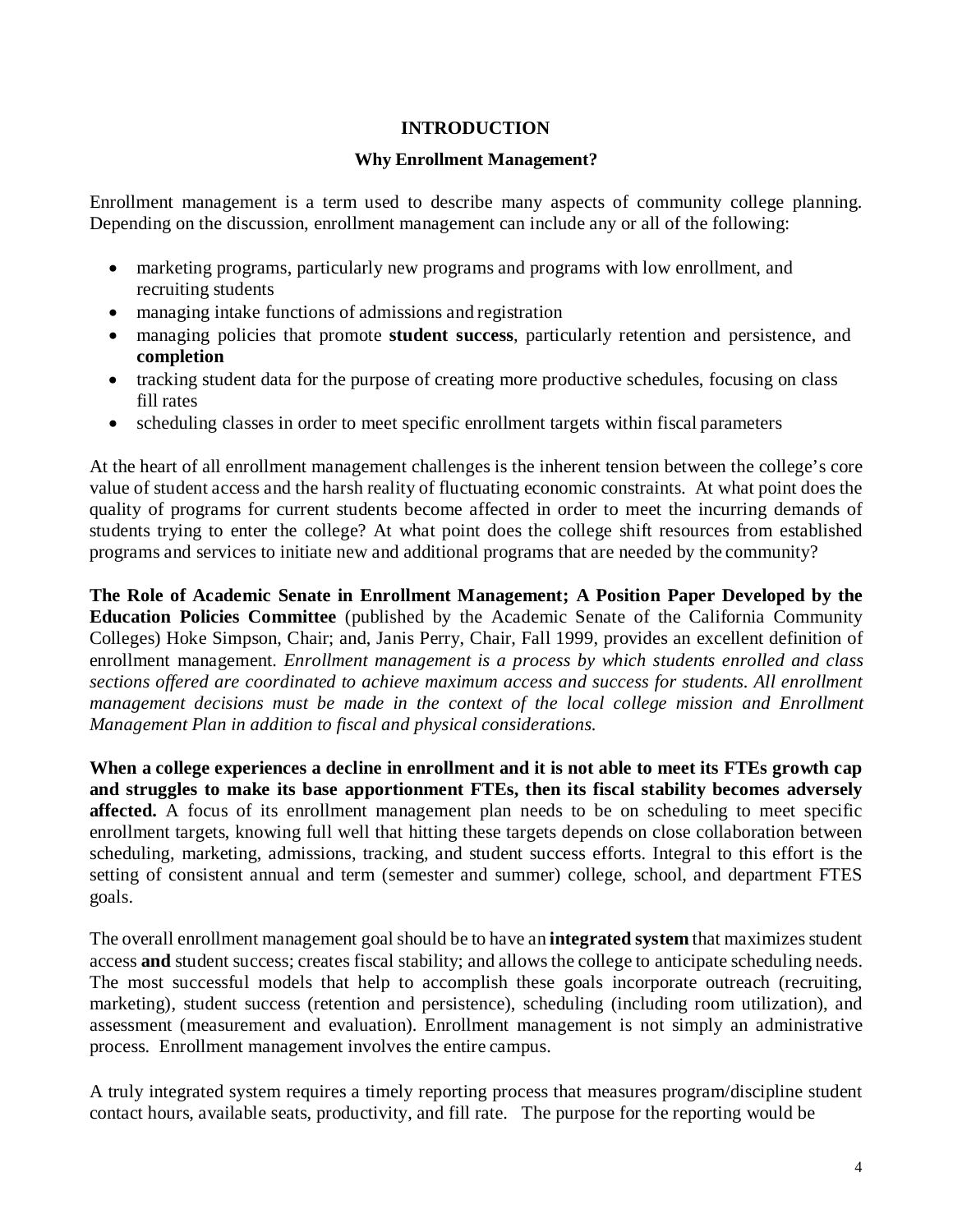improved scheduling for student success. Careful decision making related to enrollment requires accurate projections and consistent scheduling practices. The data also needs to include room utilization, retention, success, and completion trends.

Student **access** and **success** are the priorities of an enrollment management plan. Such a plan calls for the college's policies, procedures, and resources to focus on improving student success.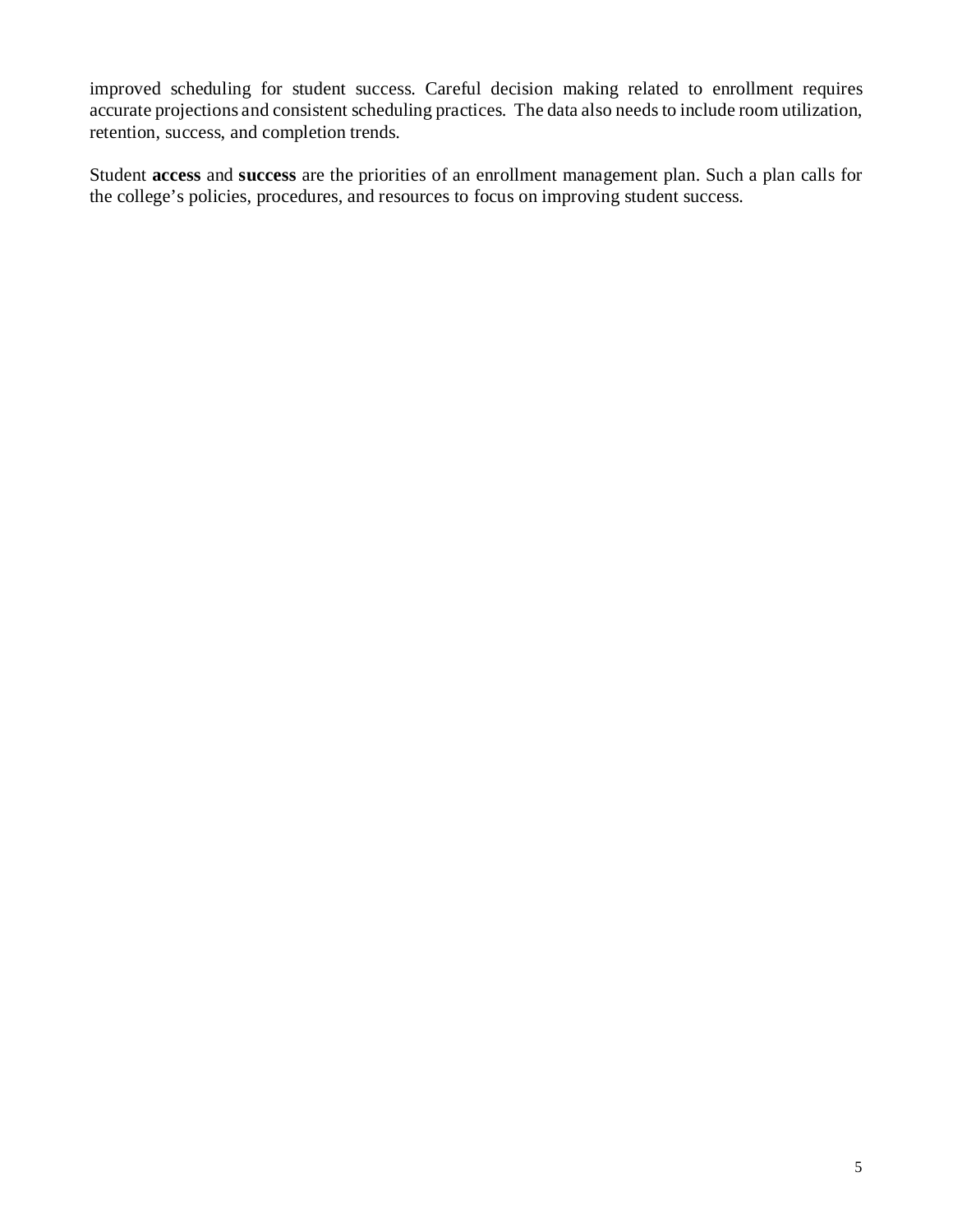# **PREAMBLE**

The Enrollment Management Plan and its associated documents are tools developed to assist the college in planning for and managing varying enrollment scenarios. The plan is comprised of general strategies that will provide strategic advisory guidance in planning for course schedule development and coordination, recruitment, retention, service to students, and other aspects of the college. It has been designed to be in accord with the college's policies, procedures, operational best practices, and callsfor resources to focus on **improving student success**. Specific activities to implement the strategies are delegated to the de-centralized units (Schools, departments, and administrative units) and should be supportive of and in accord with the college's established governance processes. Student **access** and **success** are the priorities of the plan. Enrollment management is not simply an administrative process; it involves the entire campus. The plan and its supporting documents shall be reviewed and updated each year and be evaluated for its effectiveness. A small enrollment management group should be established to serve in an oversight capacity for this purpose.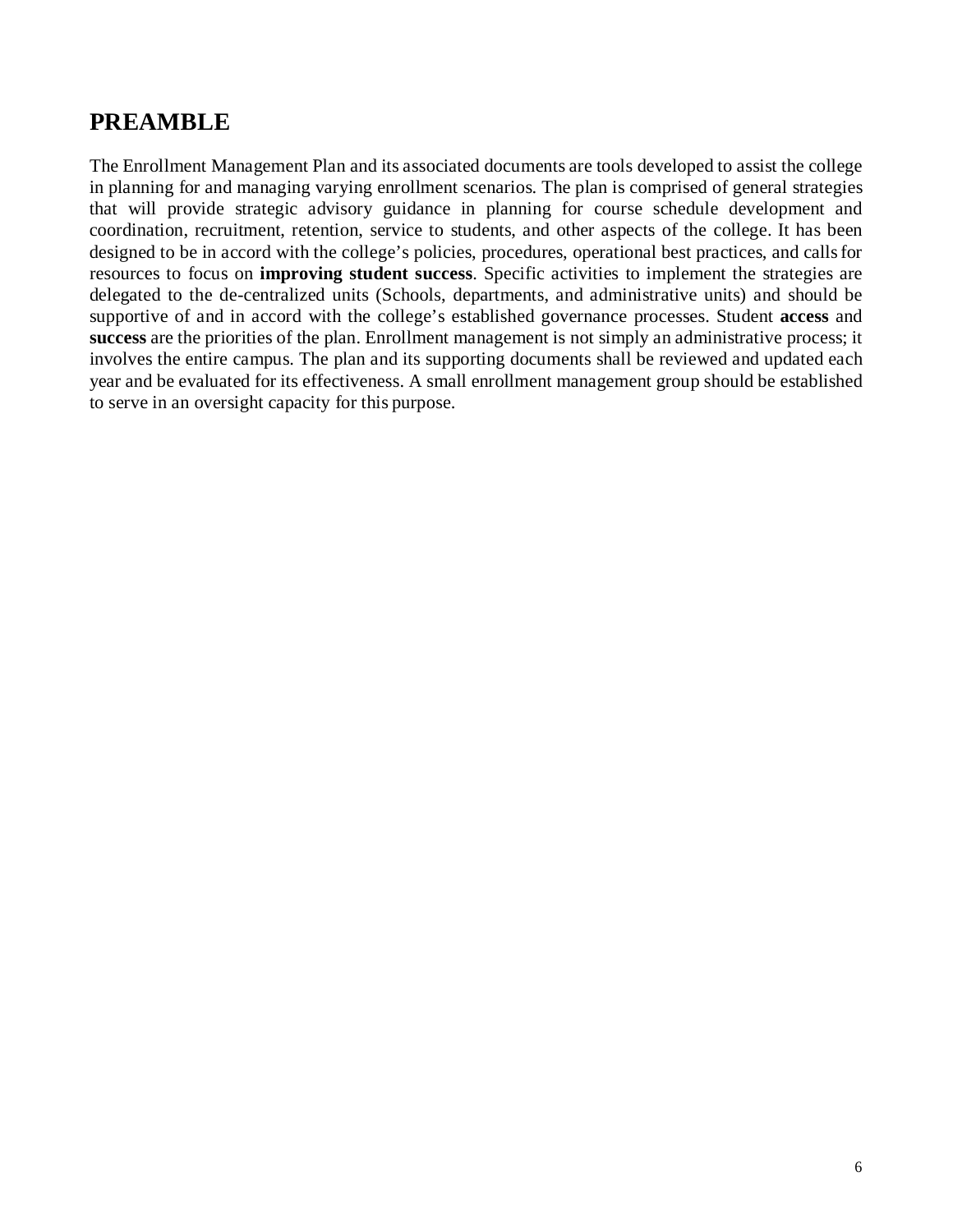### **ENROLLMENT MANAGEMENT PLAN**

#### **Purpose**

The purpose of this plan is to create a responsive, flexible, educationally and financially sound, research-based approach to enrollment management, which will protect the college and its educational programs not only during periods when state funding mechanisms and demographic trends are supporting enrollment growth, but also during periods when they are discouraging growth. Enrollment efforts should help to ensure thefollowing:

- $\triangleright$  the achievement of enrollment targets in order to obtain the maximum resources available to the college
- $\triangleright$  maintenance of the greatest possible student access consistent with educational quality
- $\triangleright$  a well-balanced and varied schedule, responsive to the needs of students and community
- $\triangleright$  a comprehensive, well-balanced and varied educational program that is responsive to the needs of our students and community

#### **Basic Principles**

- $\triangleright$  The enrollment management strategies of COD should ensure that the college is as effective as it can possibly be, within the scope of its resources, in meeting the educational needs of the community and serving all of its diverse populations.
- $\triangleright$  While the college is committed to meeting its enrollment targets in order to ensure the greatest possible revenue for its programs, it should do so in ways that support student learning, student success, and academic standards/quality.
- $\triangleright$  The college will pursue its enrollment strategies in close cooperation with the faculty to ensure that an appropriate balance is maintained in the curriculum between transfer, occupational, certificate, and "foundation" ("basic skills") programs. In recognition of the Faculty Senate's responsibilities, with regard to curriculum, the administration will develop and implement all enrollment strategiesthat relate directly to the curriculum in consultation with the Senate to ensure that faculty expertise is effectively incorporated.
- $\triangleright$  The college has a special commitment to the entire K-12 system in the local area and to working with schools at all levels to ensure that students are encouraged to pursue post-secondary education and that they are well prepared to succeed when they do so.
- $\triangleright$  While specific offices on campus have responsibility for administering aspects of enrollment management, in a more fundamental sense, enrollment management is everyone's responsibility; administration, faculty and classified staff play a critical role in every interaction they have with students or the public.

#### **Statement of Commitment**

It is the California Community Colleges' mission to provide the greatest possible access within available resources to educational opportunities for all students who can benefit from higher education. To serve our students with the highest quality of instruction, the College of the Desert faculty and administration is committed to upholding the highest standards of academic excellence and quality. This commitment necessitates the development of an enrollment management plan that provides the greatest possible access and success for all students. To serve our students with the highest quality of instruction, we must continue to earnestly pursue the hiring of highly competent faculty dedicated to institutional excellence and student learning.

As we plan for future enrollments, we believe the college must place primary emphasis on the diverse educational objectives of our students and the comprehensive and quality programs it offers in response to students varied educational needs. We must also maintain our respect for academic integrity and faculty leadership in areas of instruction and learning as it addresses the need for enrollment management.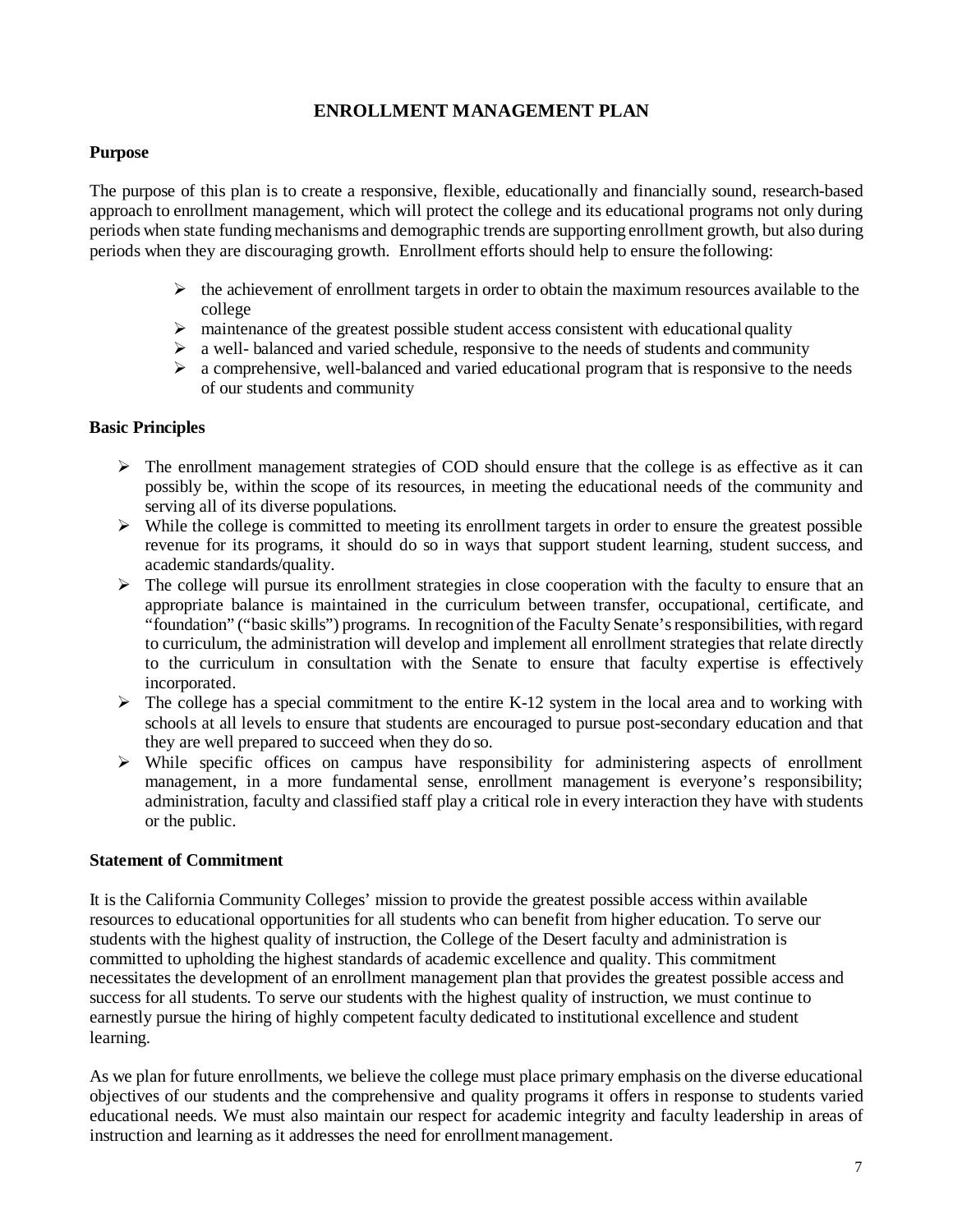### **Enrollment Management Goals**

*The Enrollment Management Goals have been developed to support student success, maximize College of the Desert's student-centered funding formula allocation, and exceed the Chancellor's Vision for Success goals.*

# **BASE ALLOCATION**

- **#1** Develop credit targets, CDCP (Career Development and College Preparation) targets, and traditional non-credit target
- **#2** Maintain 10,000 FTES in primary terms over a 3-year period (2019-20, 2020-21, 2021-22)
- **#3** Maintain FTES above constrained growth cap over a 3-year period.
- **#4** Maintain a minimum, 10,000 FTES utilizing winter intercession and one summer session over a 3-year period (2019-20, 2020-21, 2021-22)
- **#5** Maintain an average college-wide WSCH per FTES goal of 525 (in 2017-2018 we were at 517) and establish specific school goals through 2020-2021

### **SUPPLEMENTAL ALLOCATION**

- **#6** Increase AB 540 students by 10% annually through 2020-2021
- **#7** Increase College Promise students by 4% annually through 2020-2021
- **#8** Increase Pell Grant recipients by 1% annually through 2020-2021

## **STUDENT SUCCESS ALLOCATION**

- **#9** Provide online pathways
	- a. Provide students an opportunity to earn AA degrees exclusively on-line in 2021-22
	- b. In 2019-20 consolidate all online certificates and pathways and market in 2020-21
	- c. Expand distance education course and section offerings and online student support
- **#10** Expand opportunities for students to acquire support services to address basic skills on weekends and evenings
- **#11** Implement Guided Pathways as the lens to inform Enrollment-Student Success Strategies
- **#12** Strategic plan for off-site campus locations
	- a. Pilot Correctional Officer Training at Mecca Thermal in Spring 2020-2022
	- b. Pilot Evening College in Coachella 2020-2021
	- c. Palm Springs: continue to build signature programs
	- d. Desert Hot Springs: create plan
	- e. All Pilot programs will report outcomes to the Enrollment Management Committee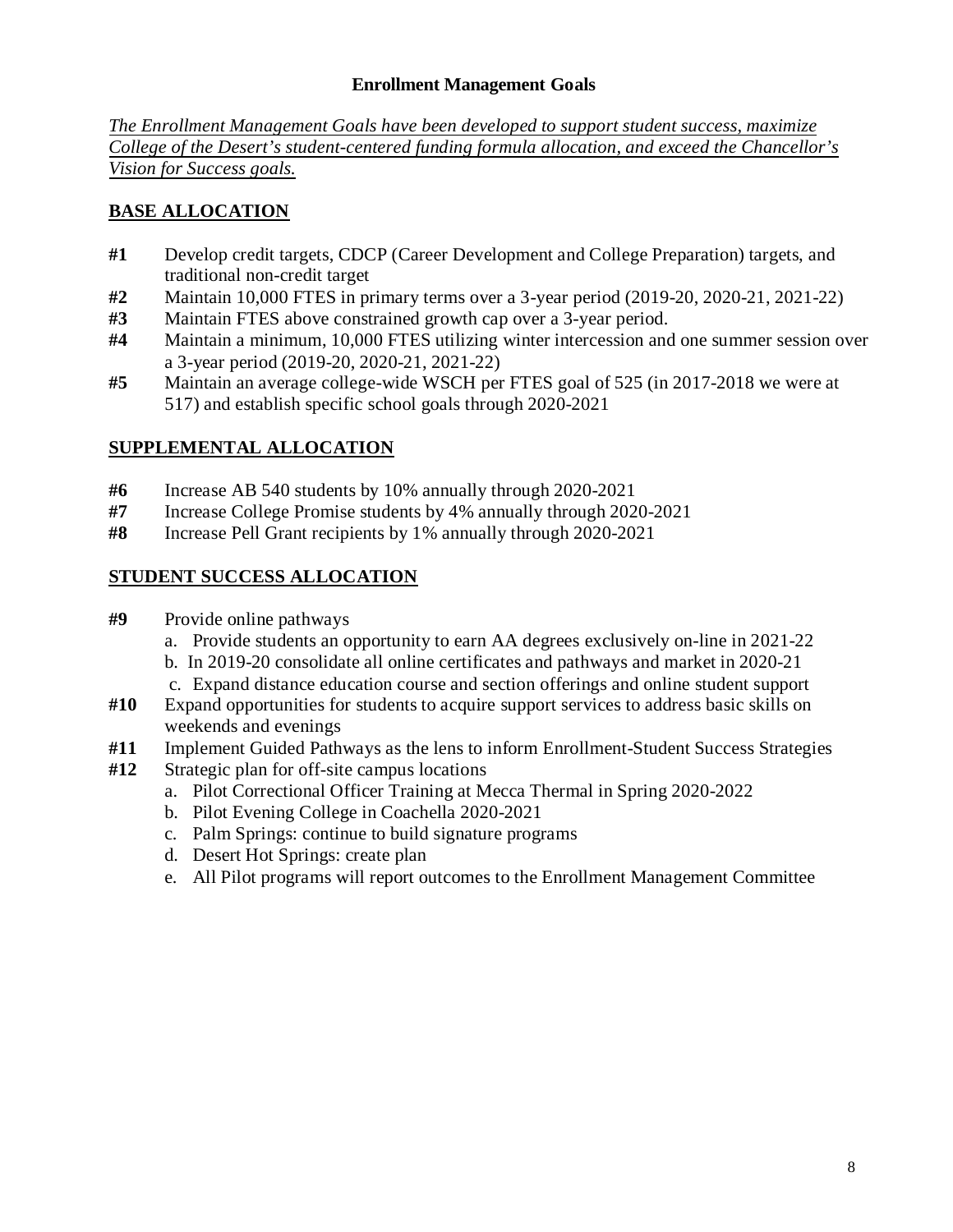### **Conclusions**

College of the Desert should continue to adjust its enrollments in accord with the state's funding parameters while positioning to accommodate growth. This will become a direct way of increasing revenue for college staffing and operating requirements. The college must have the resources to meet its future challenges.

To grow, the college should maintain its strong general transfer education and occupational programs and continue to develop basic skills, especially in math, and ESL education. New and innovative occupational programs to meet student and job market demands in the region's industries and sub cluster sectors will require more post-secondary training for successful employment. The college will have to be very proactive in linking programs to employer needs in the region. Furthermore, a specific emphasis on computer-related training in all industry sectors as well as human and social services training programs is required to meet labor market projections.

The college should more effectively serve its growing ethnically diverse student populations and expand the integration of international and multi-cultural perspectives into instruction and support programs. These changes should not be viewed as "nice-to-have" add-ons, but critical components for students who will live and work in a highly dynamic and diverse global economy.

The course schedule should reflect comprehensiveness geographically and methodologically with an expansion of "distance education" to meet the needs of adult students who want alternative scheduling options as well as continuing education. Courses should be offered in an easily understood pattern that facilitates both program completion and the needs of working adults with timecompressed schedules.

It is essential for the college to enhance its high school relations and recruitment efforts. The annual percent of high school graduates attending College of the Desert should be increased. This recruitment effort should include a focus on underserved students, in particular Hispanic students, a growing portion of the community's population. The college's marketing efforts should include diverse methods to reach the diverse population in the college's district as well as outside the service area.

The college should continue to improve its retention efforts, particularly among student groups and educational programs with low retention rates. Additionally, in order to meet the diversityof needs, more instruction must be scheduled throughout the afternoons, particularly on Fridays and in the evening. This may call for better utilization of instructional space, as well as providing, as feasible as possible, some office space for adjunct faculty.

Lastly, and most importantly, the college needs to continue with the development of its research capacity and provide accurate and timely data in support of its enrollment management efforts.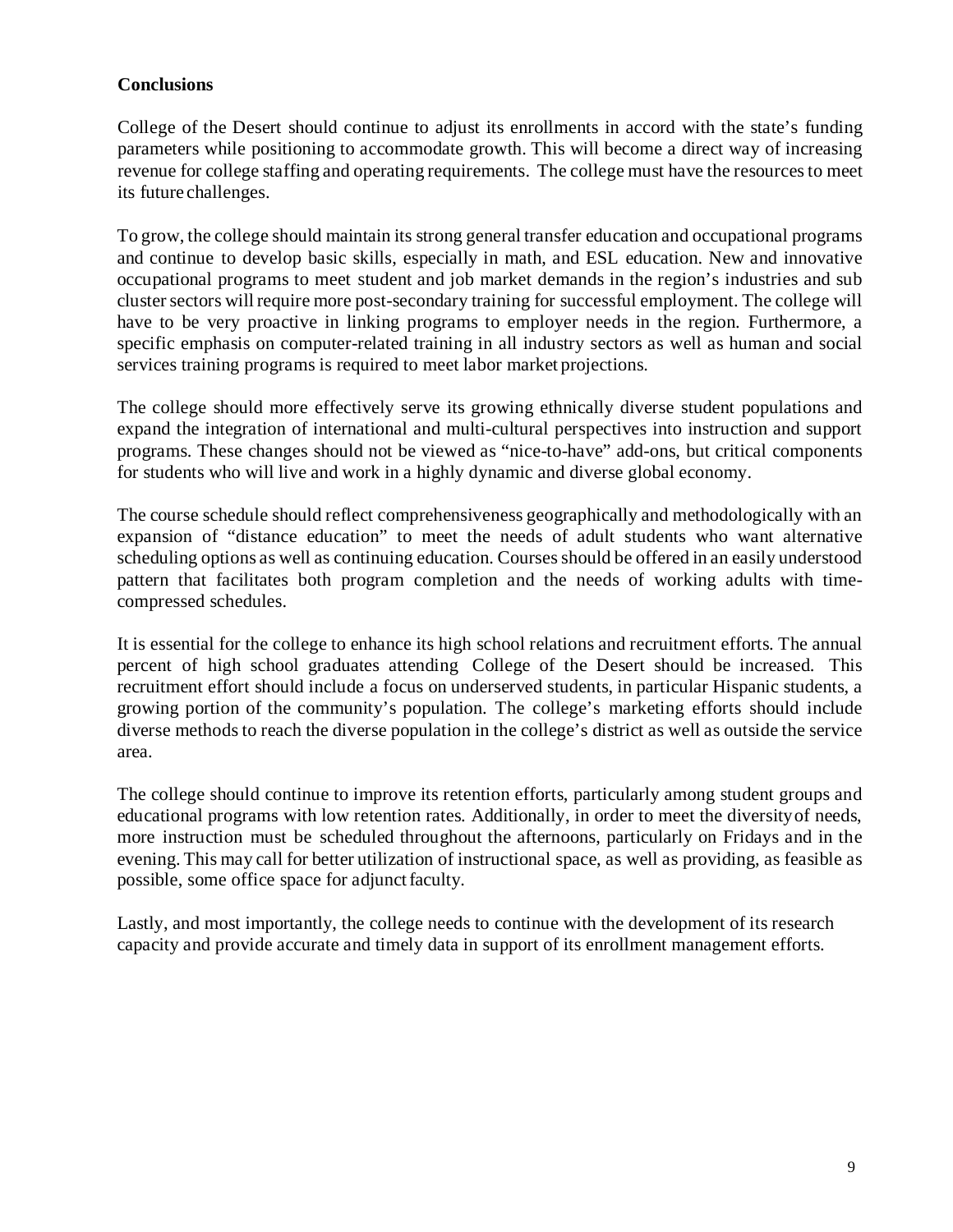# **APPENDIX A VISION FOR SUCCESS GOALS**

The success of California's broader system of higher education and workforce development stands or falls with the California Community Colleges (CCCs). To meet California's needs, the CCC system should strive to achieve the following goals by 2022:

- Increase by at least 20 percent the number of CCC students annually who acquire Associates degrees, credentials, certificates, or specific skill sets that prepare them for an in-demand job.
- Increase by 35 percent the number of CCC students transferring annually to a UC or CSU.
- Decrease the average number of units accumulated by CCC students earning Associate's degrees, from approximately 87 total units (the most recent system-wide average) to 79 total units—the average among the quintile of colleges showing the strongest performance on this measure.
- Increase the percent of exiting CTE students who report being employed in their field of study, from the most recent statewide average of 60 percent to an improved rate of 69 percent—the average among the quintile of colleges showing the strongest performance on this measure.
- Reduce equity gaps across all of the above measures through faster improvements among traditionally underrepresented student groups, with the goal of cutting achievement gaps by 40 percent within 5 years and fully closing those achievement gaps within 10 years.
- Reduce regional achievement gaps across all of the above measures through faster improvements among colleges located in regions with the lowest educational attainment of adults, with the ultimate goal of fully closing regional achievement gaps within 10 years.

In order to reach the ambitious system-wide goals proposed above, each college will need to do its part. Many colleges have already set goals as part of a system-wide or local effort and do not need to start from scratch—they should continue to use their goals as planned. However, every college should ensure their goals are aligned with the systemwide priorities and goals above, to ensure that the entire system is moving in a consistent direction.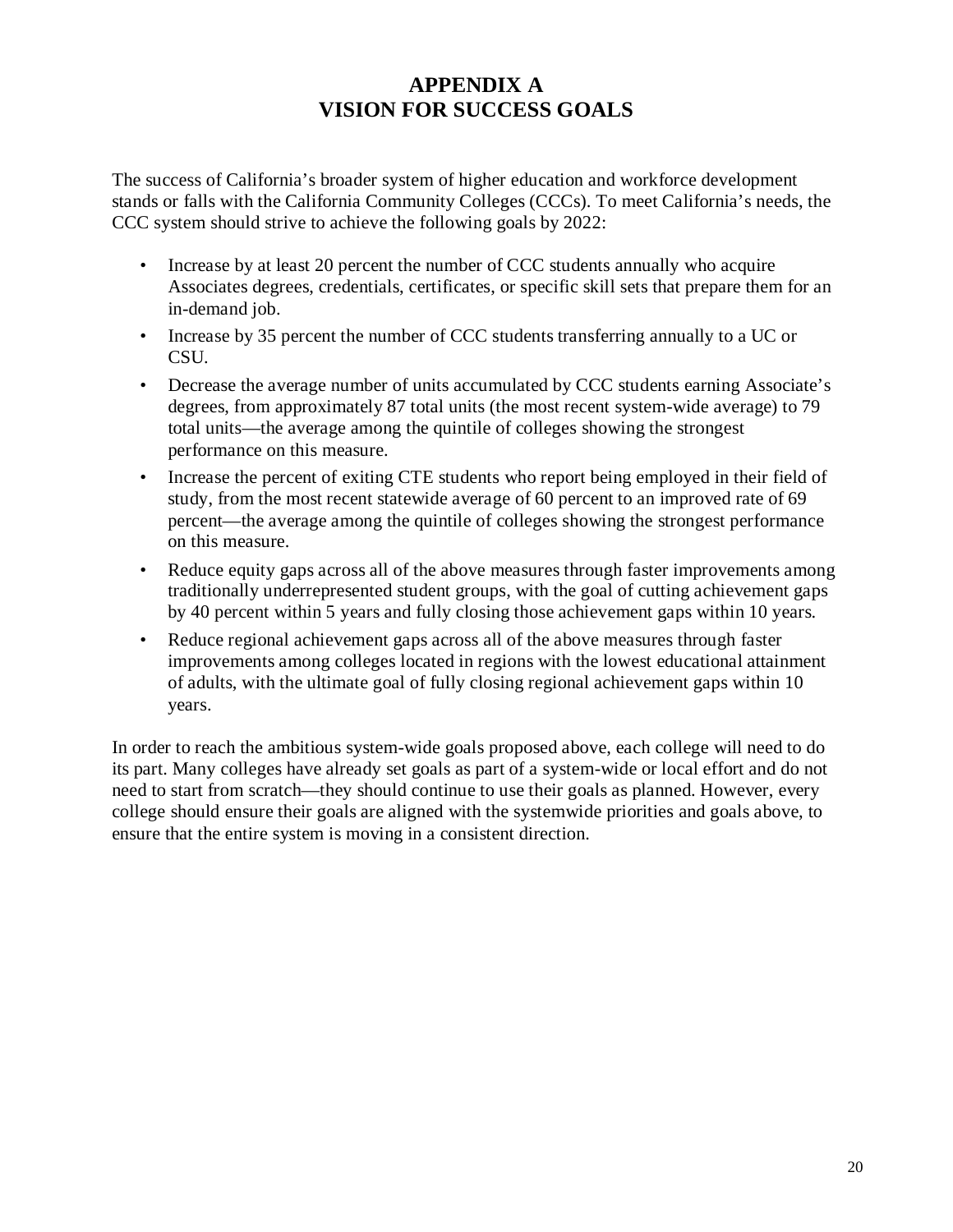# **APPENDIX B STUDENT CENTERED FUNDING FORMULA**

The Student Centered Funding Formula is all about ensuring community colleges are funded, at least in part, in how well their students are faring. It is upending how California's community colleges receive state money by basing general apportionments – discretionary funds available to community college districts – on three calculations:

- A base allocation, which largely reflects enrollment.
- A supplemental allocation based on the numbers of students receiving a College Promise Grant, students receiving a Pell Grant and students covered by AB 540.
- A student success allocation based on outcomes that include the number of students earning associate degrees and credit certificates, the number of students transferring to four-year colleges and universities, the number of students who complete transfer-level math and English within their first year, the number of students who complete nine or more career education units and the number of students who have attained the regional living wage.

The Student Centered Funding Formula's metrics are in line with the goals and commitment set forth in the California Community Colleges' *[Vision for Success](https://vision.foundationccc.org/)* and can have a profound impact closing achievement gaps and boosting key student success outcomes. It was created in coalition with organizations such as the Campaign for College Opportunity, Education Trust-West and other key stakeholders.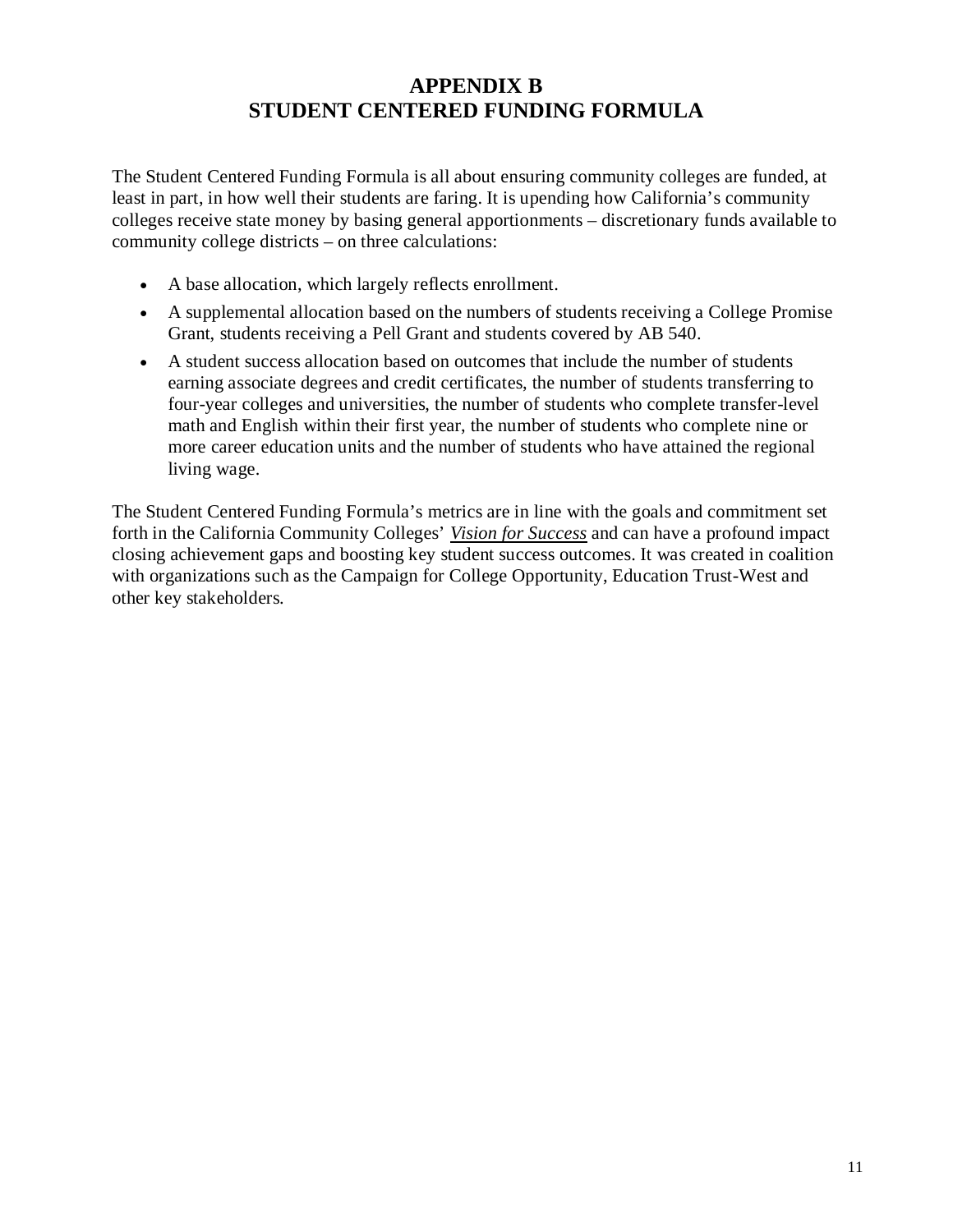# **APPENDIX C GUIDED PATHWAYS**

The Guided Pathways framework creates a highly structured approach to student success that provides all students with a set of clear course-taking patterns to promote better enrollment decisions and prepare students for future success.

Guided Pathways is aimed at helping students reach their career and educational goals by creating highly structured, unambiguous road maps that will lead to a defined objective. Done correctly, the Guided Pathways framework can improve student achievement and transfer, cut down on the total number of units while earning a degree, increase career certifications and eliminate achievement gaps.

The Guided Pathways framework rests on four pillars. They are:

- Create clear curricular pathways to employment and further education
- Help students choose and enter their pathway
- Help students stay on their path
- Ensure that learning is happening with intentional outcomes.

The California Community Colleges Chancellor's Office introduced the Guided Pathways framework in the fall of 2017. Today, all 115 California community colleges are actively working on or implementing a Guided Pathways model. Among the myriad support systems currently in place are the [Vision Resource Center,](https://visionresourcecenter.cccco.edu/) [Guided Pathways Regional Coordinators,](https://cccgp.cccco.edu/coordinators-map) and working with the [Institute for Evidence-Based Change](http://www.iebcnow.org/) in creating the Caring Campus effort to support classified professionals at the college level.

Too many students in the California Community Colleges are not reaching their goals or are taking far too long to earn a degree or credential. Guided Pathways is an integral element in making sure the goals set forth in our *Vision for Success* are reached.